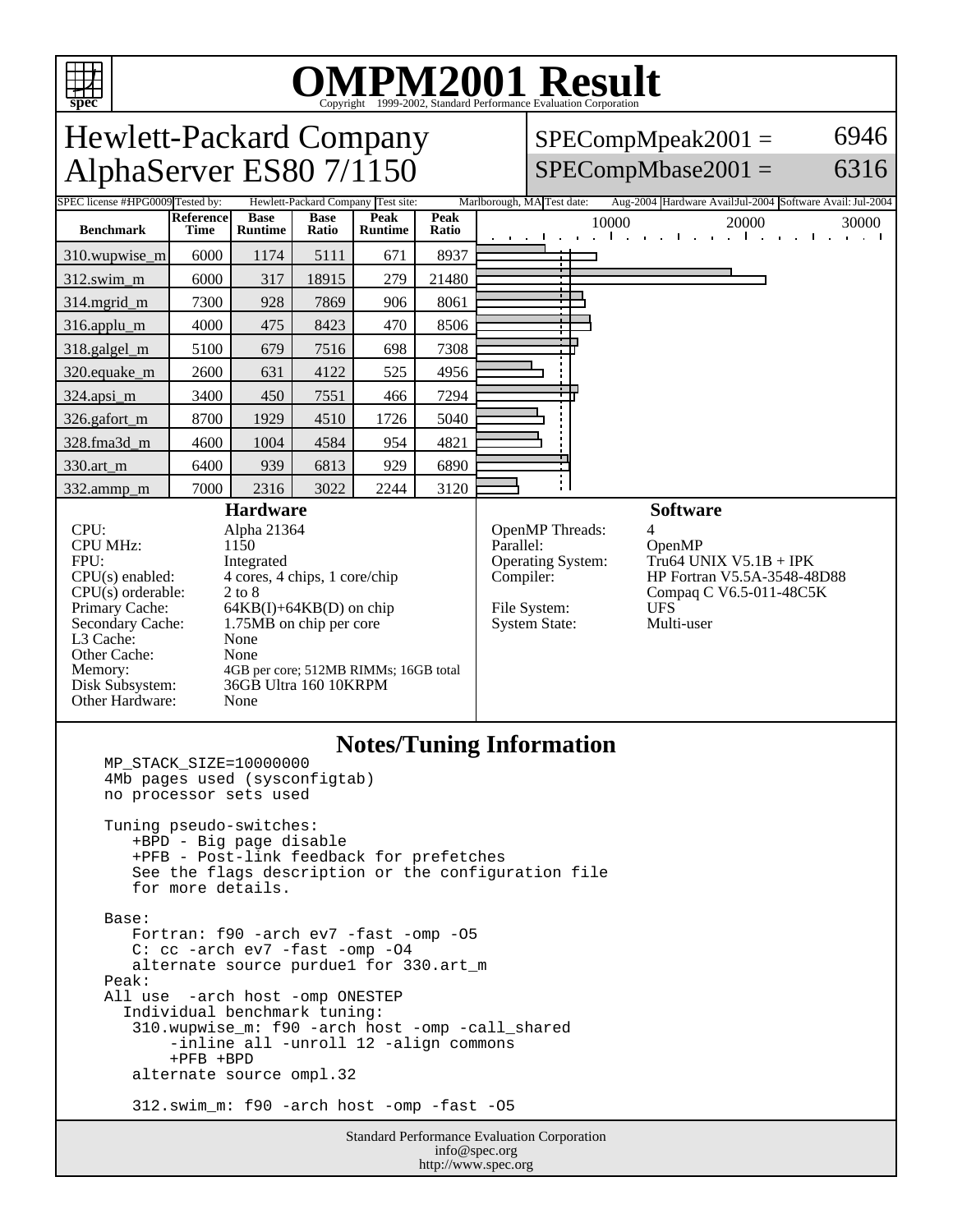

### OMPM2001 Result to Evaluation Corporation

Hewlett-Packard Company AlphaServer ES80 7/1150

 $SPECompMpeak2001 =$  $SPECompMbase2001 =$ 6946 6316

SPEC license #HPG0009 Tested by: Hewlett-Packard Company Test site: Marlborough, MA Test date: Aug-2004 Hardware Avail:Jul-2004 Software Avail: Jul-2004

#### **Notes/Tuning Information (Continued)**

Standard Performance Evaluation Corporation info@spec.org +PFB +BPD PTHREAD\_CONFIG=feature=def-scs,d4-scs alternate source ompl.32 314.mgrid\_m: f90 -arch host -omp -O5 -transform\_loops -tune ev7 -unroll 8 +PFB +BPD PTHREAD\_CONFIG=feature=def-scs,d4-scs alternate source ompl.32 316.applu\_m: f90 -arch host -omp -fast -O5 -unroll 14 +PFB PTHREAD\_CONFIG=feature=def-scs,d4-scs alternate source ompl.32 318.galgel\_m: f90 -arch host -omp -fast -unroll 5 -O5  $+$ PFB 320.equake\_m: cc -arch host -omp -fast -call\_shared -O4 -ldensemalloc -assume restricted\_pointers -inline speed -unroll 13 +PFB +BPD PTHREAD\_CONFIG=feature=def-scs,d4-scs alternate source ompl.32 324.apsi\_m: f90 -arch host -omp -O5 -transform\_loops -unroll 8  $+$ PFB PTHREAD\_CONFIG=feature=def-scs,d4-scs alternate source ompl.32 326.gafort\_m: f90 -arch host -omp -fast -O5 -arch ev67 -tune ev67 alternate source ompl.32 328.fma3d\_m: f90 -arch host -omp -fast -O4 -transform\_loops +PFB +BPD PTHREAD\_CONFIG=feature=def-scs,d4-scs alternate source ompl.32 330.art\_m: cc -arch host -omp -assume whole\_program -ldensemalloc -call\_shared -assume restricted\_pointers -fast -O4 -unroll 16 -inline none +PFB +BPD alternate source purdue1 332.ammp\_m: cc -arch host -omp -O4 -ifo -assume nomath\_errno -assume trusted\_short\_alignment -fp\_reorder -readonly\_strings -ldensemalloc -assume restricted\_pointers -unroll 9 PTHREAD\_CONFIG=feature=def-scs,d4-scs Information on UNIX V5.1B Patches can be found at

http://www.spec.org